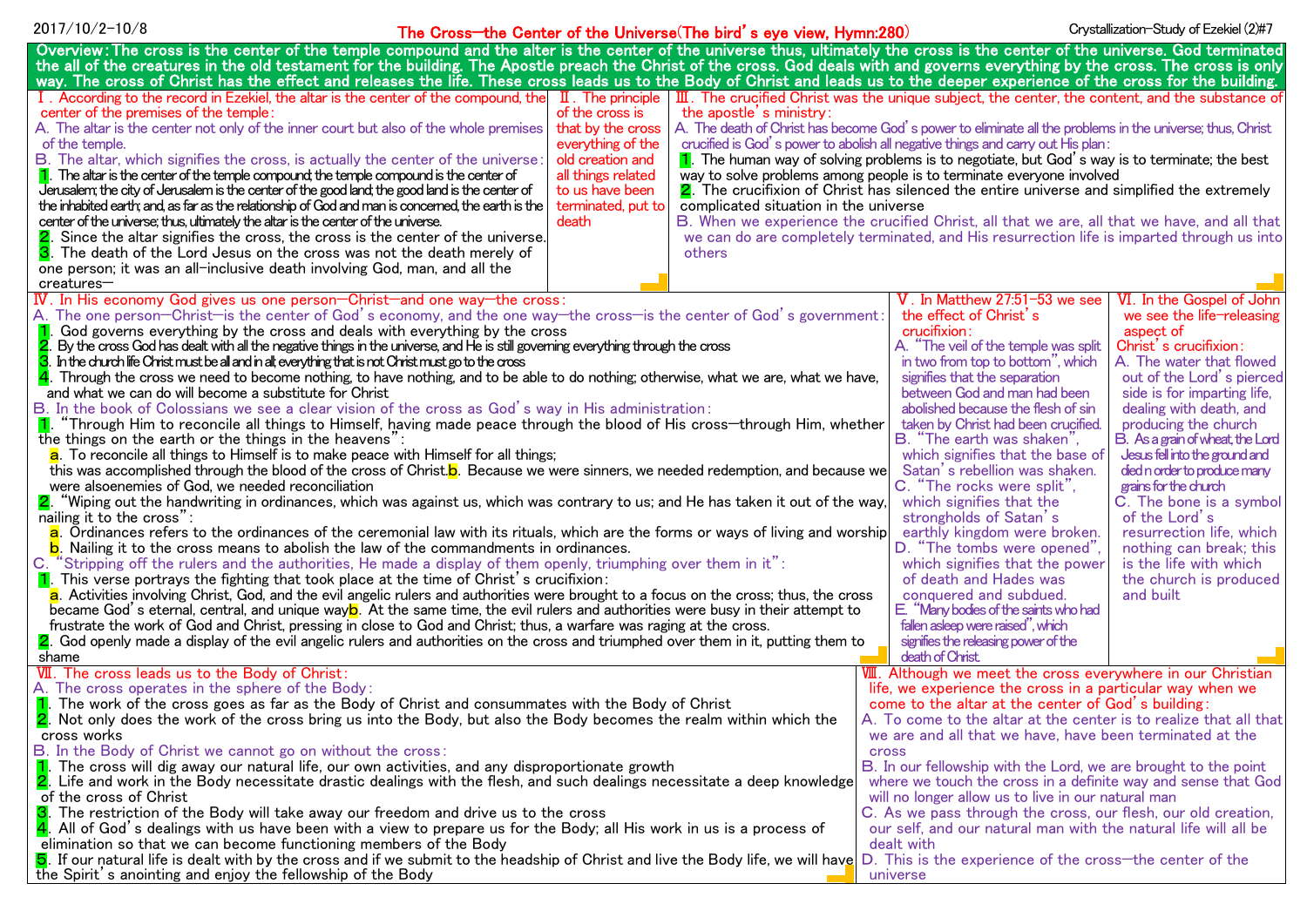# Ⅰ.エゼキエル書の記録によれば、祭壇は宮のある場所の中心であり、宮の範囲全体 の中心です:

Heb.  $2:14$   $\cdots$  through death He might destroy him who has the might of death, that is, the devil, (Day1)

# Ⅱ.十字架の原則は、十字架によって、旧創造のあらゆるものと私たちに関するすべ てのものが終結させられ、死に渡されたということです。

2 Cor. 5:21 Him who did not know sin He made sin on our behalf that we might become the righteousness of God in Him. (Day1)

1 Pet. 2:24 Who Himself bore up our sins in His body on the tree, in order that we, having d died to sins, might live to righteousness; by whose bruise you were healed.

# Ⅲ.十字架につけられたキリストは、使徒の務めの唯一の主題、中心、内容、本質でした:

1 Cor. 2:2 For I did not determine to know anything among you except Jesus Christ, and this One crucified.

1 Cor. 1:23 But we preach Christ crucified, to Jews a stumbling block, and to Gentiles foolishness, (Day2)

# Ⅳ.神のエコノミーの中で、神は私たちにひとりのパースン(キリスト)と一つの道(十字 架)を与えています:

Col. 3:10 And have put on the new man, which is being renewed unto full knowledge according to the image of Him who created him,

11 Where there cannot be Greek and Jew, circumcision and uncircumcision, barbarian, Scythian, slave, free man, but Christ is all and in all. (Day3)

Col. 1:20 And through Him to reconcile all things to Himself, having made peace through the blood of His cross— through Him, whether the things on the earth or the things in the heavens.

Col. 2:14 Wiping out the handwriting in ordinances, which was against us, which was contrary to us; and He has taken it out of the way, nailing it to the cross.

15 Stripping off the rulers and the authorities, He made a display of them openly, triumphing over them in it.

# Ⅴ.マタイ第27章51節から53節において、私たちはキリストの十字架の効力を見ます:

Matt. 27:51 And behold, the veil of the temple was split in two from top to bottom, and the earth was shaken and the rocks were split, 52 And the tombs were opened, and

many bodies of the saints who had fallen asleep were raised.

53 And they came out of the tombs after His resurrection and entered into the holy city and appeared to many.

# Ⅵ.ヨハネによる福音書において、私たちはキリストの十字架の命を解き放つ面を見ます:

John 12:24 Truly, truly, I say to you, Unless the grain of wheat falls into the ground and dies, it abides alone; but if it dies, it bears much fruit.

John 19:34 But one of the soldiers pierced His side with a spear, and immediately there came out blood and water. (Day4)

John 3:14 And as Moses lifted up the serpent in the wilderness, so must the Son of Man be lifted up, 15 That everyone who believes into Him may have eternal life. Eph. 5:29 For no one ever hated his own flesh, but nourishes and cherishes it, even as Christ also the church, 30 Because we are members of His Body.

# Ⅶ.十字架は私たちをキリストのからだへと導きます:

1 Cor. 1:18 For the word of the cross is to those who are perishing foolishness, but to us who are being saved it is the power of God.

1 Cor. 12:27 Now you are the Body of Christ, and members individually. (Day5)

1 Cor. 12:12 For even as the body is one and has many members, yet all the members of the body, being many, are one body, so also is the Christ.

13 For also in one Spirit we were all baptized into one Body, whether Jews or Greeks, whether slaves or free, and were all given to drink one Spirit.

# Ⅷ.私たちはクリスチャン生活において至る所で十字架に直面しますが、神の建造の 中心にある祭壇に来るとき、特別な方法で十字架を経験します:

Rom. 6:6 Knowing this, that our old man has been crucified with Him in order that the body of sin might be annulled, that we should no longer serve sin as slaves; Gal. 6:14 But far be it from me to boast except in the cross of our Lord Jesus Christ, through whom the world has been crucified to me and I to the world. (Day6)

預言のためのノート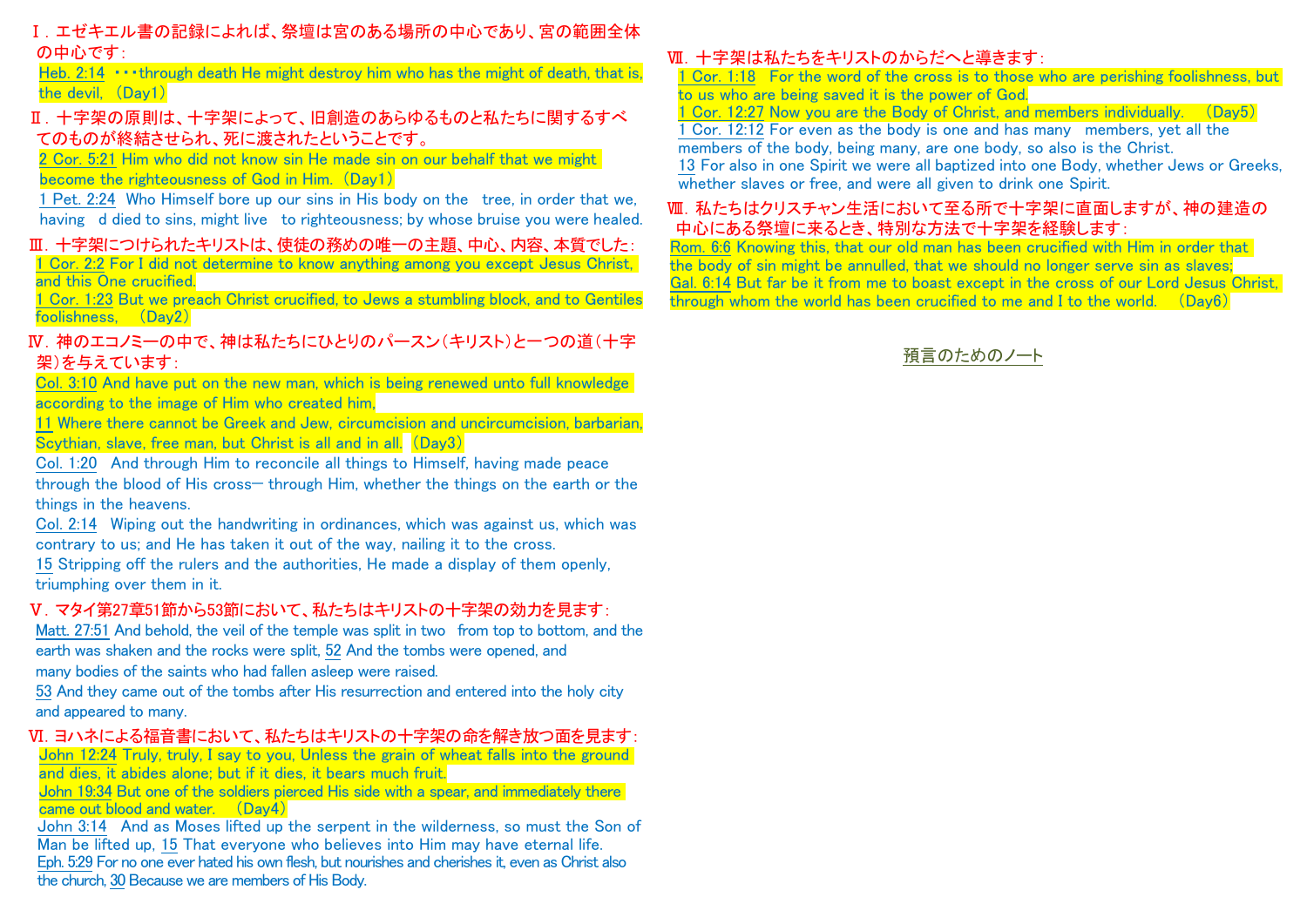### Experience①:God deals with and govern all things with the cross

Human life is filled with problems and entanglements. Simply to be alive is to encounter problems and troubles. This is true not only in the married life and family life but also in the church life. According to the human way, negotiation is the means of solving problems or resolving entanglements. A brother and his wife may attempt to solve problems in this way. However, this is not the divine way. God's way is to supply you with Christ and terminate you by the cross. Whenever there is a problem in the family life or in the church life, the natural man may immediately try to negotiate and solve the problem through conversation. By the Lord's mercy I can testify that whenever I face this temptation, deep within I have the sense that there is no need for me to talk or negotiate. My only need is to go to the cross and be terminated. Then Christ comes in with the supply to solve every problem.

#### For junior high and high school students

In the school life of junior high or high school students, there are always problems and entanglements between teachers and students, among classmates, between parents and children. Since the Millennium is not yet to come, there is no perfect order yet. Because this world is the kingdom of Satan, there must be disorder and confusion. Church is the kingdom of God which is growing now, so the church life may not have perfect order yet. God's will in this situation is that you show leadership to rule over the chaos and bring order to the situation by exercising Christ's wisdom and sovereignty. To make this happen, you need to experience these three things:

i) Experiencing the cross: God has dealt with all the negative things in the universe through the cross. And He is still governing everything through the cross. To solve any problems or entanglements of human relationship with others, the first thing you should do is to go to the cross and experience the cross. For example, you see bullying in your class and you are wishing to save that student who is bullied. This thought you have, seems you have a sense of justice and seems right, but still you must go to the cross first, because God is not present in your thought, even if you have a good intention. And your natural characteristics are biased and unbalanced. You can pray, "O Lord Jesus! I try to solve a problem by discussions, but God wants me to go through the cross, because God governs and deals with everything on the cross. My method and wisdom are extremely inferior comparing to God's method and wisdom. Moreover, my method is impossible to produce the Christ who is the resurrection. Lord Jesus, open my eyes and help me to pass through the cross and to enter into resurrection. Amen."

1Cor1:23 But we preach Christ crucified, to Jews a stumbling block, and to Gentiles foolishness, 24 But to those who are called, both Jews and Greeks, Christ the power of God and the wisdom of God. 25 Because the foolishness of God is wiser than men, and the weakness of God is stronger than men.

ii) Being saved in Christ's life: After experiencing the cross, you will be saved subjectively in the resurrection life of Christ from old man, self, and natural life. You have already been saved positionally, so you will no longer perish. But after being saved by believing and being baptized, you need to grow up by dispositional salvation.

Rom5:10 For if we, being enemies, were reconciled to God through the death of His Son, much more we will be saved in His life, having been reconciled,

iii) Reigning in Christ's life: You also can reign all persons, things, and matters. Please experience from your junior high/high school time, "the cross  $\rightarrow$  being saved in life  $\rightarrow$  reigning in life". Do not think these are too high and they are not relating to me who is full of mistakes. Those mistakes can be removed through your confession. May you experience this by faith. Amen!

Rom5:17 …much more those who receive the abundance of grace and of the gift of righteousness will reign in life through the One, Jesus Christ.

### Experience $(2)$ : Experience the cross at the center of the building of God

I am grieved that although many of us have heard messages about the cross, only a few among us truly live a crucified life. For example, we may not live a crucified life in our married life. If a married brother and his wife argue with each other, this indicates that they are not living a crucified life.... Those who live a crucified life do not vindicate themselves when they are attacked or criticized. They experience the termination of their Adamic life and of the old creation through the death of the cross and enjoy God's riches and His divine element, which were released through the cross. When some, especially young people, hear this word about the altar, they may be frightened and think that it is better not to love the Lord and seek Him.... They may fear that it would be dangerous to reach the altar and become a burnt offering. We need to realize, however, that since the Lord has had mercy on us, we cannot escape Him.... While we were wandering in the world, having no intention of entering in through the gate, the Lord brought us through the gate. Apart from our own choice, we believed into Christ. This is altogether a matter of God's selection, of His mercy, and of His reaching us with His care. The principle is the same in our loving the Lord and pursuing Him.... The more we love the Lord and pursue Him, the more we are satisfied. This also is a matter of the Lord's mercy. Because of His mercy to us and His operation within us, we have no choice except to go forward; we cannot turn back. If we do not advance toward the altar but instead try to go back to the outer court, we will feel uncomfortable. Therefore, we need to go on and on until we reach the altar.

#### For young working saints

The earth is the center of the universe, Jerusalem in the Middle East that connects Asia, Europe and Africa is the center of the earth. The building of God is the center of Jerusalem; the altar is the center of the building of God. So the altar is the ultimate center of the universe. And after passing the altar, we will enter the temple and will contact God himself in the Holy of Holies. When you come to the altar in the center of the building of God, you experience the cross in a special way.

For example, in the course of a normal church life, the Lord blessed your business life; for you to have good income and good working environment. You thank the Lord for His blessings. But at the same time, through receiving the light of the Lord in the intimate fellowship with Him, you realized that good occupation and good income are nothing, even you yourself is nothing. Your old man has no room for improvement and there is absolutely no hope at all.

*Jeremiah13*:*23 Can Cushite change his skin, / Or the leopard his spots? / Then you also may be able to do good, / Who are accustomed to do evil.* 

And good income as well as good working environment do not exist because of your goodness; but you just know that they are from the grace and blessings of God.

*1Cor15:10 But by the grace of God I am what I am; and His grace unto me did not turn out to be in vain, but on the contrary, I labored more abundantly than all of them, yet not I but the grace of God which is with me.*

There is nothing for you to boast about.

*1Cor1:31 That as it is written, "He who boasts, let him boast in the Lord."*

You will know you can only experience the release of the law of the Spirit like Paul in Romans 7 to 8, when you are totally disappointed in yourself. Come to the altar at the center of the building of God and experience the cross in a special way.

*Rom7:19 For I do not do the good which I will; but the evil which I do not will, this I practice. 22 For I delight in the law of God according to the inner man, 23 But I see a different law in my members, warring against the law of my mind and making me a captive to the law of sin which is in my members. 24Wretched man that I am! Who will deliver me fromthe body of this death? 8:1 There is now then no condemnation to those who are in Christ Jesus. 2For the law of the Spirit of life has freed me in Christ Jesus from the law of sin and of death.*